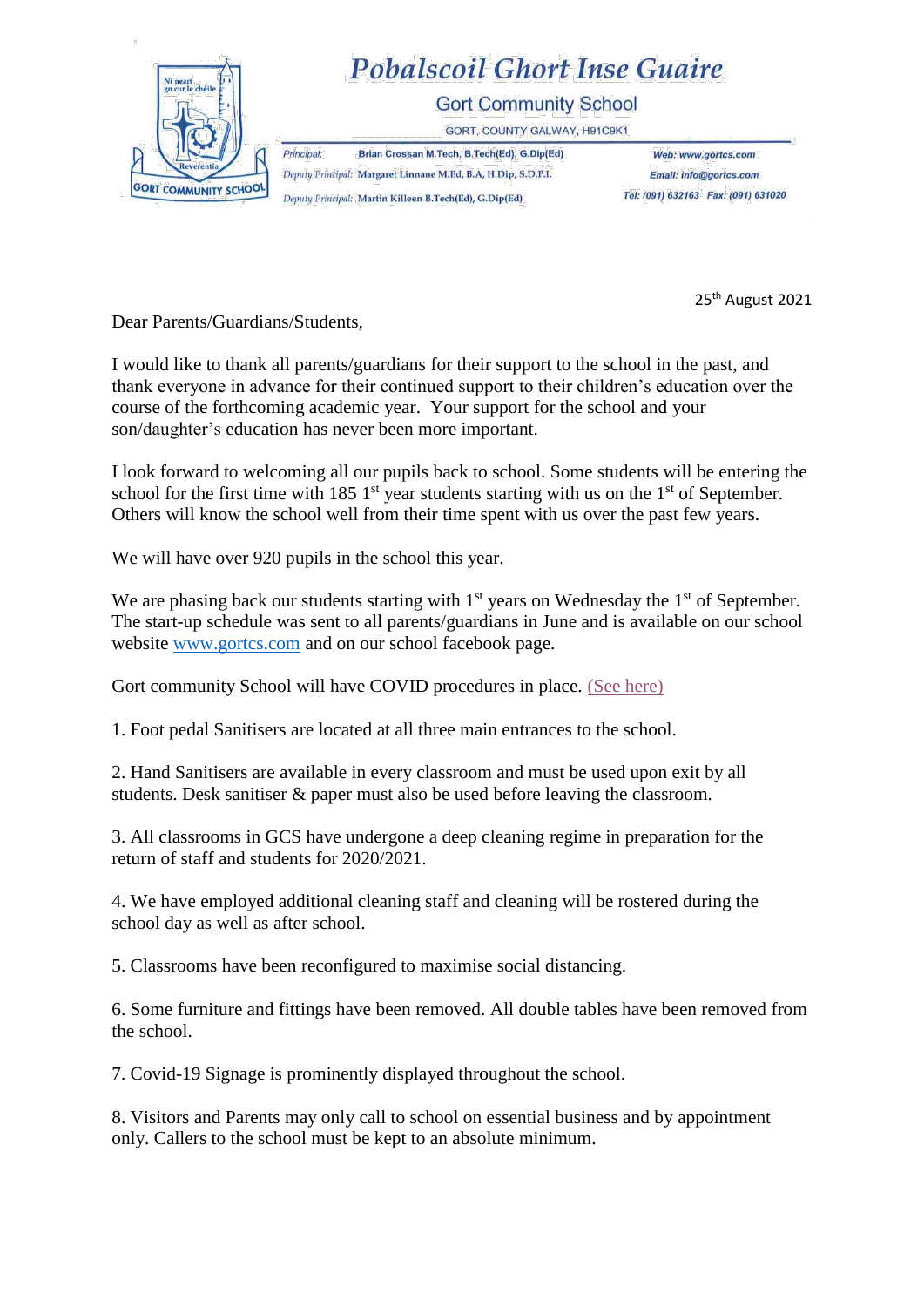9. Covid-19 protocol GCS Code of Good School regarding sanitiser, face masks, sign in/out etc.. must be strictly observed at all times. Our Code of Good School Behaviour will apply to any student who does not comply with the school Covid-19 Policy. The support of Parents & students is essential in our efforts to safeguard the safety of our students and the entire school community.

10. Lockers will be allocated to  $1<sup>st</sup>$ ,  $3<sup>rd</sup>$  and  $6<sup>th</sup>$  year students and this will be reviewed for other year groups during the course of the school year. Use of textbooks in classrooms will be limited during this period.

11. Designated zones for our different Year groups on the school campus during lunchbreaks etc…

12. Morning breaks and lunchtime breaks have been increased to 2 per day to increase separation and decrease interaction:

Morning breaks/Snack Bar 10.20 – 10.35 (2nd Year, TY, LCA1 & 5th Year students) 11.00 – 11.15 (1st, 3rd & 6th Year students)

Lunch Breaks/Canteen & Snack Bar 12.35 – 1.15 (2nd Year, TY, LCA1 & 5th Year students) 1.15 - 1.55 (1st, 3rd and 6th Year students)

13. Students at post-primary level, apart from specific exemptions will be required to wear face coverings in the classrooms. If unable to wear mask due to medical reasons, parents must notify the school in writing. Students are to provide their own face mask or face visor as every student will have their own preference.

14. All students are obliged to wear their full school uniform and practise Covid-19 protocol as per HSE Guidelines. An exemption will be made for PE day when students can wear their PE uniform, if they so wish. The uniform for PE is a black tracksuit with a white or black tshirt only (Leggings are not acceptable).

Whilst parents are free to purchase elsewhere we have sourced very competitive prices with our school Indoor Jacket Supplier which can be viewed online at the following link: https://www.teamwear.ie/your-shop/gort-community-.school.html

15. A one-way system will operate in the main school building throughout the school day for students in order to alleviate congestion in the corridors.

16. **'Stay at home if unwell** 'will apply as per our Covid Response Plan. Any student presenting with Covid-19 symptoms will be kept in isolation until collected by Parents/Guardians.

17. We are requesting no dropping off/collecting students by car in Community Centre vicinity or anywhere on school campus at any time. Buses only. Students arriving by car are to be dropped off as close to 9.00 as practical.